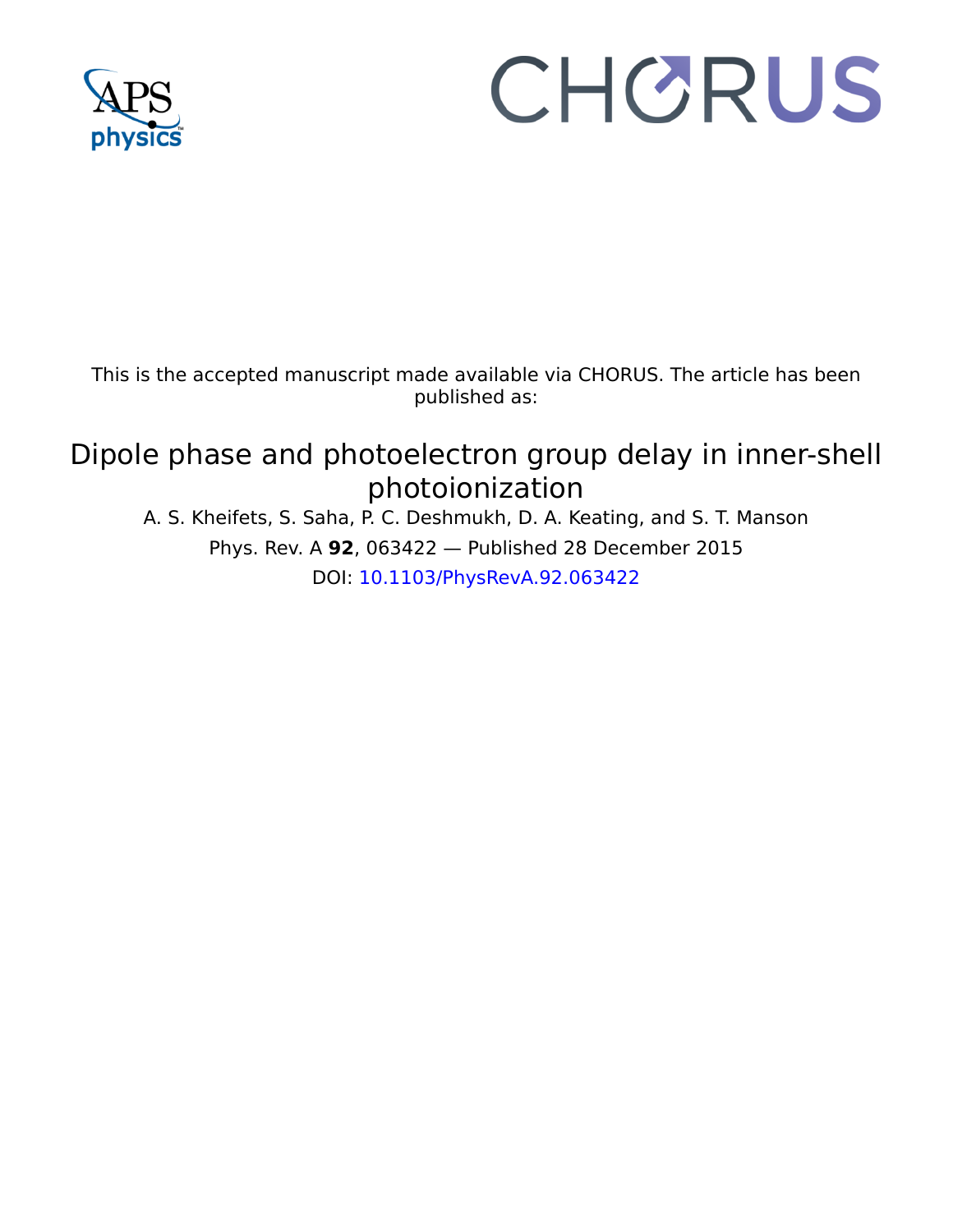# Dipole phase and photoelectron group delay in inner shell photoionization

A. S. Kheifets<sup>∗</sup>

Research School of Physics and Engineering, The Australian National University, Canberra ACT 0200, Australia

S. Saha, P. C. Deshmukh

Department of Physics, Indian Institute of Technology Madras, Chennai-600036, India

D. A. Keating, S. T. Manson

Department of Physics and Astronomy, Georgia State University, Atlanta, 30303, U.S.A.

(Dated: December 1, 2015)

We conduct a systematic study of the dipole phase and the photoelectron group delay (Wigner time delay) in inner shell photoionization of noble gas atoms from Ne to Xe. Our study encompasses the tender x-ray spectral range and extends to 1 keV photoelectron energy. We employ both the relativistic and non-relativistic versions of the random phase approximation with exchange. We identify the long range Coulomb and short range Hartree-Fock contributions to the dipole phase which governs the Wigner time delay variation from the threshold to the whole considered range of photoelectron energies.

PACS numbers: 32.80.Aa 32.80.Fb 32.80.RM 32.80.Zb 42.50.Hz

### I. INTRODUCTION

Perfect/complete scattering experiments enable a deep insight into the collision mechanisms and provide a stringent test of theory [1]. This is particularly true for photoionization where a complete experiment can be realized by simultaneous measurements of photoelectron angular distributions and spin-polarization parameters [2]. In such a complete experiment, the photoionization amplitudes and their relative phases can be obtained experimentally and compared with *ab-initio* calculations [3].

Recent advances in ultra-short laser generation techniques gave an alternative experimental access to the dipole photoionization phase. The availability of the phase-locked XUV pump and IR probe laser pulses has allowed for an accurate determination of the phase of the dipole photoionization amplitude and photoelectron group delay. In the attosecond streaking technique, an isolated XUV pump pulse is superimposed with a phaselocked IR probe to convert the relative XUV/IR phase into the kinetic energy of the photoelectron [4]. This conversion is used to obtain the timing of the photoelectron wave packet release [5]. The latter can be interpreted in terms of the photoelectron group delay (also known as the Wigner time delay or the Wigner-Eisenbud-Smith time delay [6–8]). An alternative RABBITT technique employs an attosecond pulse train as a pump superimposed with a spectrally narrow IR probe to Reconstruct the Attosecond Beatings caused By Interference of Two-photon Transitions [9]. The phase of these beatings encodes the dipole photoionization phase which again can be converted to the Wigner time delay [10, 11]. Yet another alternative method to reconstruct the photoionization phase is the high-harmonic generation (HHG) technique. Because photo-recombination is the inverse process to photoionization, their phases are identical. The photorecombination phase is encoded in the spectral phase of the harmonic comb and can be retrieved using the RAB-BITT technique [12] or harmonic spectroscopy based on two-color driving pulses [13].

So far, these phase retrieval techniques have been exploited in the XUV spectral range not significantly exceeding the photon energy of 100 eV. However, recent experiments with mid-IR driving pulses allowed the extension of the harmonic emission to much higher photon energies [14, 15]. This extension allows the study of photoemission processes in inner atomic shells and the retrieval of the phase and timing information. At the same time, accurate modeling of the HHG process in this spectral requires knowledge of the photo-recombination phase [16].

A parallel development, which potentially allows the study of photoionization phase over an extended spectral range, is the streaking of a free-electron laser (FEL) radiation with a THz probe [17, 18]. The same idea of the THz streak camera allows for a high-precision measurement of the arrival time of an FEL pulse [19–21]. The photoionization time delay is also needed for understanding the energy spectra of the photoelectrons created by the FEL pulses [22]. These spectra do not exactly mimic the spectrum of the photon pulse, rather they have contributions from the photon pulse spectrum and the emission spectrum corresponding to the ionization time. Depending on the ionization time and the temporal structure of the FEL pulse, the spectrum of the electrons can be dominated by one of these components.

To address these needs, we conduct a systematic study of the dipole photoionization phase and the Wigner time delay in inner shells of the noble gas atoms from Ne to Xe. This study encompasses the tender x-ray spectral

<sup>∗</sup>Electronic address: A.Kheifets@anu.edu.au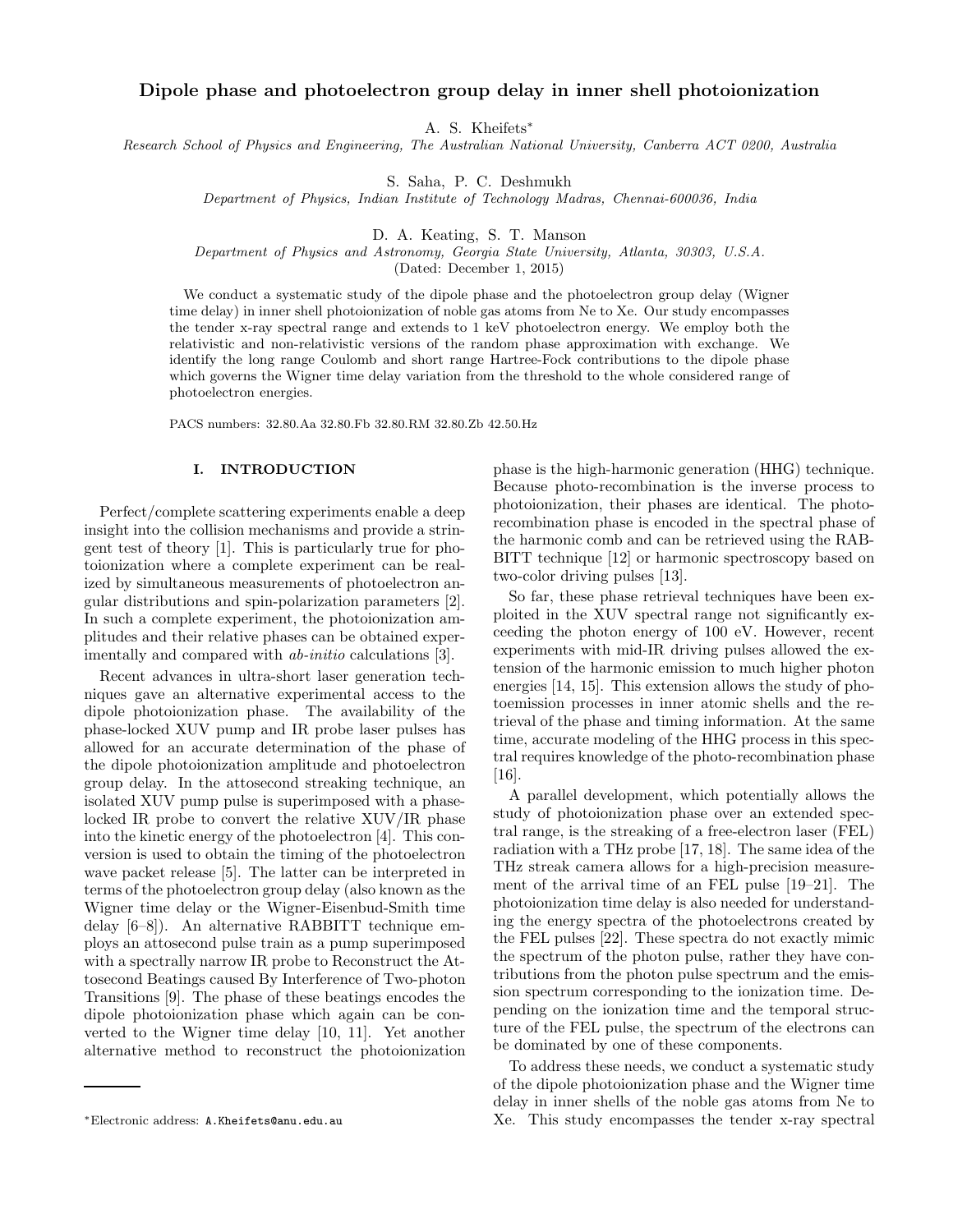range and extends to 1 keV photoelectron energy. This includes  $K, L$  shells of Ne,  $K, L, M$  shells of Ar and  $L, M$ shells of Kr and Xe (see Table I for respective binding energies). The present study partially overlaps with, and is complementary to, our previous work [23] where time delay in valence shell photoionization of noble gases was investigated.

TABLE I: Electron binding energies, in electron volts, as collated in the X-ray data booklet [24]

| K                                                         | - LT | LII LIII - MI - MII - MIII - MIV - MV                            |  |  |  |
|-----------------------------------------------------------|------|------------------------------------------------------------------|--|--|--|
|                                                           |      | 1s 2s $2p_{1/2} 2p_{3/2} 3s 3p_{1/2} 3p_{3/2} 3d_{3/2} 3d_{5/2}$ |  |  |  |
|                                                           |      |                                                                  |  |  |  |
| Ne 870.2 48.5 21.7 21.6                                   |      |                                                                  |  |  |  |
| Ar 3,206 326.3 250.6. 248.4 29.3 15.9 15.7                |      |                                                                  |  |  |  |
| Kr 14,326 1,921 1,731 1,678 292.8 222.2 214.4 95.0 93.8   |      |                                                                  |  |  |  |
| Xe 34,561 5,453 5,107 4,786 1,149 1,002 940.6 689.0 676.4 |      |                                                                  |  |  |  |

Our methodology (Sec. II) is similar to the previous works [23, 25] and employs both non-relativistic and relativistic versions of the random phase approximation with exchange (RPAE and RRPA, respectively). As a test of accuracy, we compare our calculated subshell photoionization cross-sections with the experimental values collated by Berkowitz [26] for Ne, Ar and Kr and calculated by Band et al. [27] for Xe (Sec. III A). Satisfied with these tests, we proceed with the photoionization phase calculation (Sec. III B). We compare the phase results from correlated RPAE calculations with those from the single-electron Hartree-Fock (HF) approximation. Thus we can identify clearly the effect of many-electron correlation. Then we convert the phase into the Wigner time delay calculated in the direction of the polarization of the XUV radiation (Sec. III C). We do not evaluate the corrections induced by the coupling of the long-range Coulomb ionic potential and the streaking field (CLC corrections). These corrections are of universal nature and can be found in the literature [28, 29]. Finally, we elucidate the role of relativistic effects by making comparison of the time delay results from the RPAE and RRPA calculations (Sec. III D)

## II. THEORETICAL METHOD AND COMPUTATION DETAILS

For the non-relativistic RPAE, we follow closely the photoionization formalism as outlined in our previous work [23]; the relativistic RRPA development is essentially the same, but based on the Dirac equation rather than the Schrödinger equation [25]. Here we reproduce only few essential details to benefit the reader. We evaluate the single-photon dipole matrix element  $\langle \psi_{\mathbf{k}}^{(-)} | \hat{z} | \phi_i \rangle$ from a bound state  $\phi_i(\mathbf{r}) = Y_{l_i m_i}(\hat{\mathbf{r}}) R_{n_i l_i}(r)$  to an incoming scattering state with the given photoelectron momen-



FIG. 1: Diagramatic representation of the photoionization amplitude  $\langle kl|\hat{D}|n_il_i\rangle$  in the RPAE. Here, the time axis is directed from left to right, the lines with arrows to the left (right) correspond to holes (electrons) in a filled atomic shell, a dotted line represents an incoming photon, a dashed line represents the Coulomb interaction between charged particles, and a shaded circle marks the effective operator Dˆ for the photon-atom interaction, which accounts for electron correlation in the atom.

tum  $k$ :

$$
\psi_{\mathbf{k}}^{(-)}(\mathbf{r}) = \frac{(2\pi)^{3/2}}{k^{1/2}} \sum_{lm} i^l e^{-i\delta_l(E)} Y_{lm}^*(\hat{\mathbf{k}}) Y_{lm}(\hat{\mathbf{r}}) R_{kl}(r) \ . \ (1)
$$

We conduct the spherical integration to arrive to the following expression:

$$
\langle \psi_{\mathbf{k}}^{(-)}|\hat{z}|\phi_i \rangle = \frac{(2\pi)^{3/2}}{k^{1/2}} \sum_{\substack{l=l_i \pm 1 \\ m=m_i}} e^{i\delta_l(E)} i^{-l} Y_{lm}(\hat{\mathbf{k}}) \qquad (2)
$$

$$
\times \left(\begin{array}{cc} l & 1 & l_i \\ m & 0 & m_i \end{array}\right) \langle kl||\hat{D}||n_i l_i \rangle
$$

Here  $\langle kl \Vert \hat{D} \Vert n_i l_i \rangle$  is the reduced dipole matrix element, stripped of all the angular momentum projections. The partial photoionization cross-section for the transition from an occupied state  $n_i l_i$  to the photoelectron continuum state kl is calculated as

$$
\sigma_{n_i l_i \to kl}(\omega) = \frac{4}{3} \pi^2 \alpha a_0^2 \omega \left| \langle kl \parallel \hat{D} \parallel n_i l_i \rangle \right|^2 , \qquad (3)
$$

 $\omega$  being the photon energy,  $\alpha$  the fine structure constant and  $a_0$  the Bohr radius Atomic units  $e = m = \hbar = 1$  are used in this expression and throughout the paper.

In the independent electron Hartree-Fock (HF) approximation, the reduced dipole matrix element is evaluated as a radial integral,

$$
\langle kl \parallel \hat{D} \parallel n_i l_i \rangle = [l][l_i] \begin{pmatrix} l & 1 & l_i \\ 0 & 0 & 0 \end{pmatrix} \int r^2 dr R_{kl}(r) r R_{n_i l_i}(r) ,
$$
\n(4)

where the notaion  $[l] = \sqrt{2l+1}$  is used. The basis of occupied atomic states  $\|n_i l_i\rangle$  is defined by the selfconsistent HF method and calculated using the computer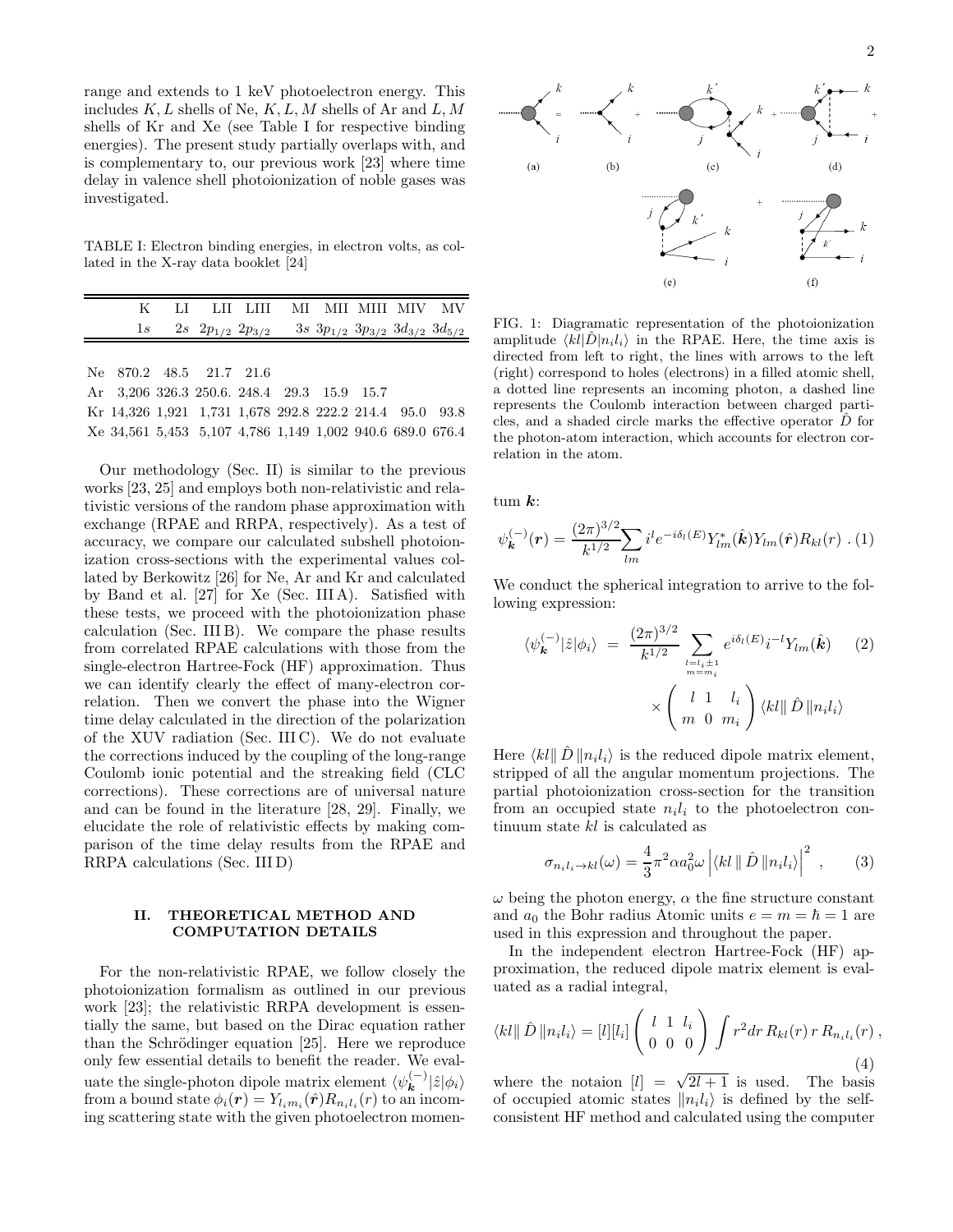

FIG. 2: (Color online) Shell photoionization cross-sections of Ne, Ar, Kr and Xe from non-relativistic RPAE calculations are shown with lines. Similarly colored dots represent the literature values collated by Berkowitz [26] for Ne, Ar and Kr and calculated by Band et al. [27] for Xe

code [30]. The continuum electron orbitals  $\langle kl \rangle$  are defined within the frozen-core HF approximation and evaluated using the computer code [31].

In the random phase approximation with exchange (RPAE), the reduced dipole matrix element is found by summing an infinite sequence of Coulomb interactions between the photoelectron and the hole in the ionized shell. This leads to a system of integral equations which can be represented graphically by the diagrams of Fig. 1.

There, diagram (a) represents the sum of all Coulomb interactions, diagram (b) depicts the HF term given by Eq. (4) and diagrams  $(c)$ –(f) represent RPAE corrections. Diagrams (c) and (d) are known as time direct (foreward) and (e) and (f) as time reverse (backward). Diagrams (d) and (f) account for the exchange interaction in the atom, thus being called the exchange diagrams. As is seen from Fig. 1, a virtual excitation in the shell  $j$  to the ionized electron state  $k'$  may affect the final ionization channel from the shell  $i$ . This way RPAE accounts for the effect of inter-shell  $i \leftrightarrow j$  correlation, also known as interchannel coupling. It is important to note that, within the RPAE framework, the reduced dipole matrix element is complex and, thereby, adds to the phase of the dipole amplitude.

The photoelectron group delay, which is the energy derivative of the phase of the complex photoionization amplitude, is evaluated as

$$
\tau = \frac{d}{dE} \arg f(E) \equiv \text{Im} \Big[ f'(E)/f(E) \Big] . \tag{5}
$$

Here  $f(E)$  is used as a shortcut for the amplitude  $\langle \psi_{\mathbf{k}}^{(-)} | \hat{z} | \phi_i \rangle$  given by Eq. (2) and evaluated for  $E = k^2/2$ and  $\hat{k} \parallel z$ .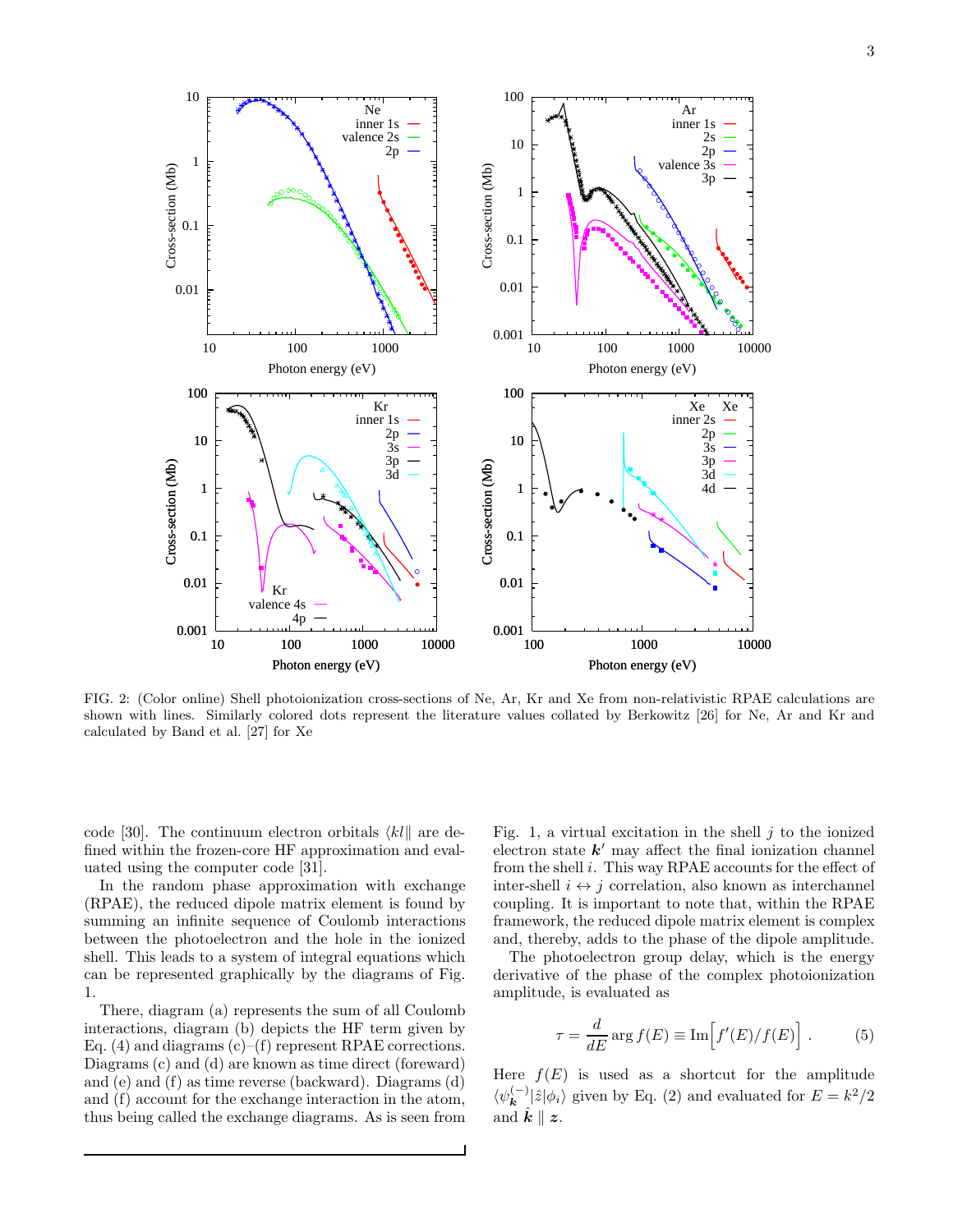In the RRPA, we use the following expression for the photoionization amplitude [32]:

$$
T_{JM}^{(\lambda)} \propto \sum_{\bar{\kappa}\bar{m}} (\chi_{\nu}^{\dagger} \Omega_{\bar{\kappa}\bar{m}}(\hat{\boldsymbol{k}})) (-1)^{\bar{j} - \bar{m}} \begin{pmatrix} \bar{j} & J & j \\ -\bar{m} & M & m \end{pmatrix}
$$

$$
i^{1 - \bar{l}} e^{i\delta_{\bar{\kappa}}} \langle \bar{a} || Q_{J}^{(\lambda)} || a \rangle . \qquad (6)
$$

Here  $\lambda = J = 1$  and  $M = 0$  for the dipole electric transition with the light which is linearly polarized in the z-direction. The reduced matrix element is expressed as

$$
\langle \bar{a} \| Q_J^{(\lambda)} \| a \rangle = (-1)^{j+1/2} [\bar{j}] [j] \begin{pmatrix} j & \bar{j} & J \\ -1/2 & 1/2 & 0 \end{pmatrix}
$$

$$
\pi(\bar{l}, l, J - \lambda + 1) R_J^{(\lambda)}(\bar{a}, a) \tag{7}
$$

Here  $\pi$  is parity and the radial integral  $R_J^{(\lambda)}$  $J^{(\lambda)}(\bar{a}, a)$  is calculated between an initial state  $a = (n\kappa)$  and a final (energy scale normalized) state  $\bar{a} = (E, \bar{\kappa})$ . The variables  $n, \kappa$ , and  $m$  are principal and angular momentum quantum numbers;  $\kappa = \pm (j + 1/2)$  for  $j = l \pm 1/2$ , where  $j$  and  $l$  are the total and orbital angular momenta. The spherical spinor is given in terms of spherical harmonics and two-component Pauli spinors:

$$
\Omega_{\kappa m}(\hat{\boldsymbol{n}}) = \sum_{\lambda = \pm 1/2} C_{l(m-\lambda),1/2\,\lambda}^{jm} Y_{l(m-\lambda)}(\hat{\boldsymbol{n}}) \chi_{\lambda}
$$
(8)

The amplitude Eq.  $(6)$  is evaluated in the polarization z direction and fed into Eq. (5) to calculate the time delay.

#### III. RESULTS AND DISCUSSION

#### A. Shell photoionization cross-sections

The partial (subshell) photoionization cross-sections from the RPAE calculations are displayed in Fig. 2 for Ne and Ar (top) and Kr and Xe (bottom). The present calculated results are compared with experimental values collated by Berkowitz [26] for Ne, Ar and Kr, and calculated by Band et al. [27] for Xe. Agreement with the literature data is good for inner shells but some deviation is visible for the valence shells. This deviation may be due to interchannel correlations that are not accounted for by the RPAE, e.g., interchannel coupling with ionization-plus-excitation channels. The inner shells are tightly bound by the nucleus and their electron states are well described by the independent electron HF approximation. Note further, that our RRPA results (not shown) are essentially identical to the RPAE results on the scale shown in Fig. 2.

#### B. Phase analysis

The phases of the dipole photoionization amplitudes  $\arg f(E)$ , as calculated in the RPAE, are displayed in

Fig. 3 for Ne and Ar (top) and Kr and Xe (bottom). To demonstrate the effect of correlation, primarily in the form of interchannel coupling, the RPAE phases are compared with the HF results. For better visual comparison, the long-range Coulomb phase is subtracted both from the RPAE and HF results. At the HF level, the reduced matrix element, Eq.(4) is real and thus the phase of the complex dipole matrix element, Eq. (2), is defined by the scattering phases  $\delta_{l_i\pm 1}(E)$ . According to the Fano's propensity rule [33], the dipole transition with the increased momentum  $l = l_i + 1$  is usually dominant. In such a situation,  $\arg f(E) \simeq \delta_{l_i+1}(E)$ . It is this phase, of which the Coulomb long-range phase is subtracted, that is labeled as HF in the legend of Fig. 3.

The scattering potential acting upon the photoelectron is the sum of the Coulomb field of the nucleus and the HF potential of the frozen electron core of the residual ion. So the photoelectron scattering phase  $\delta_l(E)$  contains both the long-range Coulomb and the short-range Hartree-Fock components. The Coulomb phase is given by the expression  $\sigma_l(E) = \arg \Gamma(1 + l + i\eta)$  where the Sommerfeld parameter  $\eta = -Z/\sqrt{2E}$  is determined by the final state ionic charge; for photoionization of neutral atoms,  $Z \equiv 1$ . The Coulomb phase at small photoelectron energy diverges [34]:

$$
\sigma_l(E) \simeq \eta \left[ \ln \sqrt{(l+1)^2 + \eta^2} - 1 \right] \to \eta \ln |\eta| \ . \tag{9}
$$

The phase shift due to the short range potential, i.e. the difference of the total phase and the Coulomb phase, is related to the asymptotic quantum defect  $\mu_{\infty}$  according to the Levinson-Seaton theorem  $\delta_L(E \to 0) - \sigma_L(E \to 0)$ 0) =  $\mu_{\infty} \pi$  [35] where E is the photoelectron energy.

The asymptotic quantum defects  $\mu_{\infty}$  are obtained for the various  $n<sub>i</sub> l<sub>i</sub> nl$  Rydberg series using the following expression:

$$
E_{\underline{n_i l_i} n l} = -\frac{Z^2}{(n - \mu_\infty)^2} \quad , \quad Z = 1 \quad , \quad n \to \infty.
$$

Here  $E_{n_i l_i n l}$  is the energy of the state  $(n_i l_i)^{-1} n l$  (in Rydbergs) with respect to the  $(n_i l_i)^{-1}$  threshold of the ion; the results are shown in Table II. When analyzing these results, one should bear in mind that for a neutral target, the scattering phase at zero energy is related to the number of the bound target states of angular momentum l,  $N_l$ , by the Levinson's theorem,  $\delta_l(k \to 0) = N_l \pi$ . Looking at the table, we see indeed that for lighter atoms generally  $\mu \sim N_l$ . For instance, in the ionic core of Ne<sup>+</sup>, there is one occupied 2p orbital and no nd orbitals. Hence the short-range phase tends to one unit of  $\pi$  for 1s and 2s shell photoionization and to zero for 2p photoionization. As the number of occupied shells grows from Ne to Xe, same increase in the  $\mu$  parameters can be seen in the table. In addition, in Kr and Xe the number of occupied d shells is mismatched by one unit from the quantum defect. This reinforces the idea that Levinson's theorem applies only very approximately to positive ions.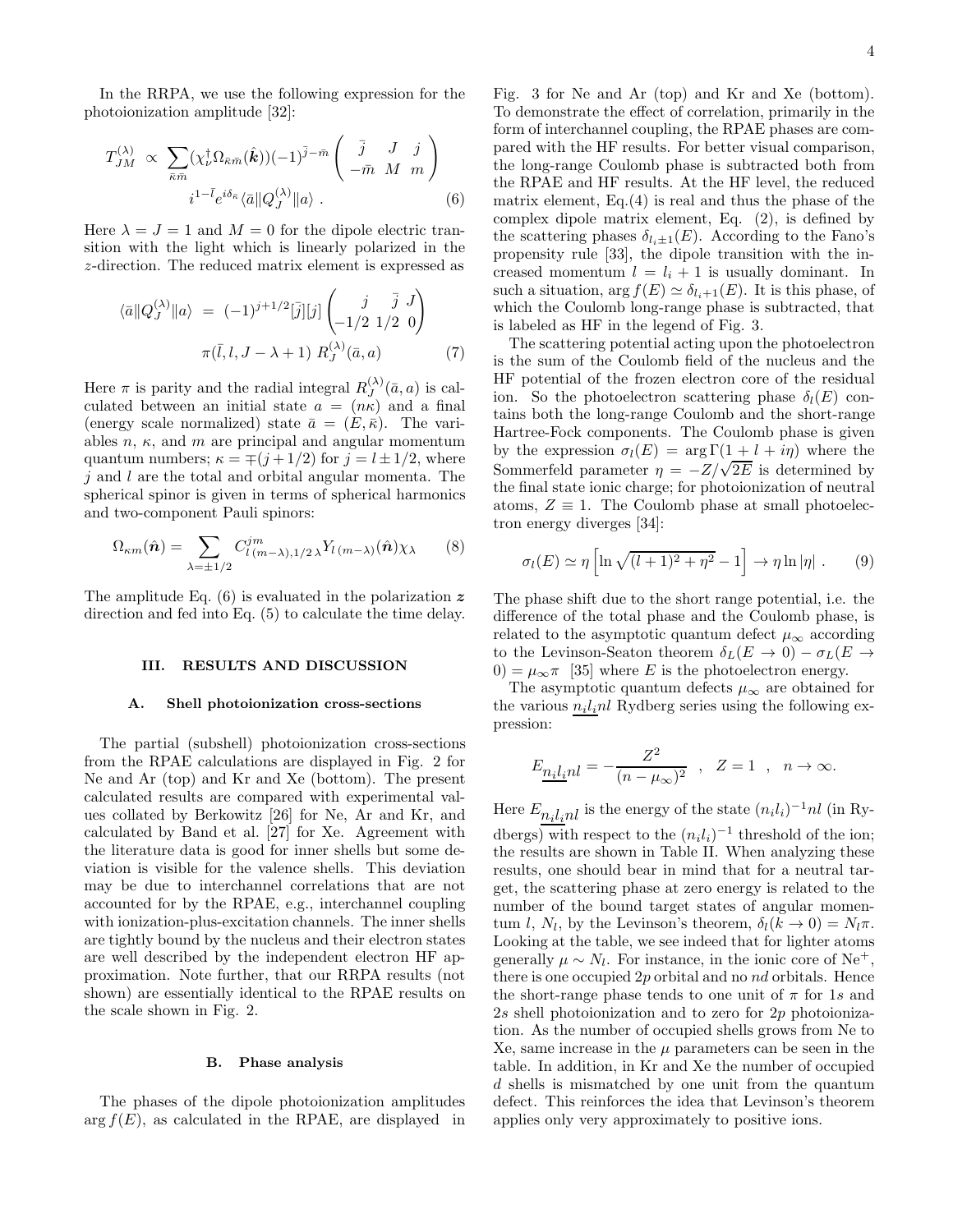

FIG. 3: (Color online) Phases of the photoionization amplitude in various shells of Ne, Ar, Kr and Xe from non-relativistic RPAE calculations are shown with dots. Similarly colored solid lines represent the HF scattering phase in the corresponding dominant photoionization channel. The corresponding Coulomb phases are subtracted from both the RPAE and HF results. So only the short-range contributions to the phases are plotted.

In the same Table II, we show the HF phase difference with the Coulomb phase in the dominant photoionization channel near the threshold

$$
\Delta = \frac{1}{\pi} \Big[ \delta_{\ell_i+1}(\epsilon) - \sigma_{\ell_i+1}(\epsilon) \Big]_{\epsilon \to 0}
$$

Thus defined phase difference  $\Delta$  may be compared with quantum defect parameter  $\mu$ . This comparison made in

Table II shows a close correspondence between the two parameters  $\mu$  and  $\Delta$  for the various np series, and some of the nd series; these are the channels where the shortrange HF phase is monotone decreasing from threshold [36]. In the other *nd* channels, along with the  $nf$  channel, there are significant shape resonances in the threshold region so the extrapolation is less accurate.

Comparison of the short-range RPAE and HF phases in Fig. 3 shows that for the inner shells, especially in heavier atoms, these two calculations produce very similar results. This means that the role of the correlation is limited for the inner shell photoionization processes. Indeed, the inner shell electrons are tightly bound by the nuclear Coulomb potential and their interaction with the

neighbouring subshells is generally relatively weak. In Ne, the innermost 1s phase does not show any visible difference between the RPAE and HF phases. The deviation is quite visible however, for the valence 2s and 2p shells. In Ar, all the HF and RPAE phases are rather close except for the 3s shell which demonstrates a very strong deviation due to profound correlation with the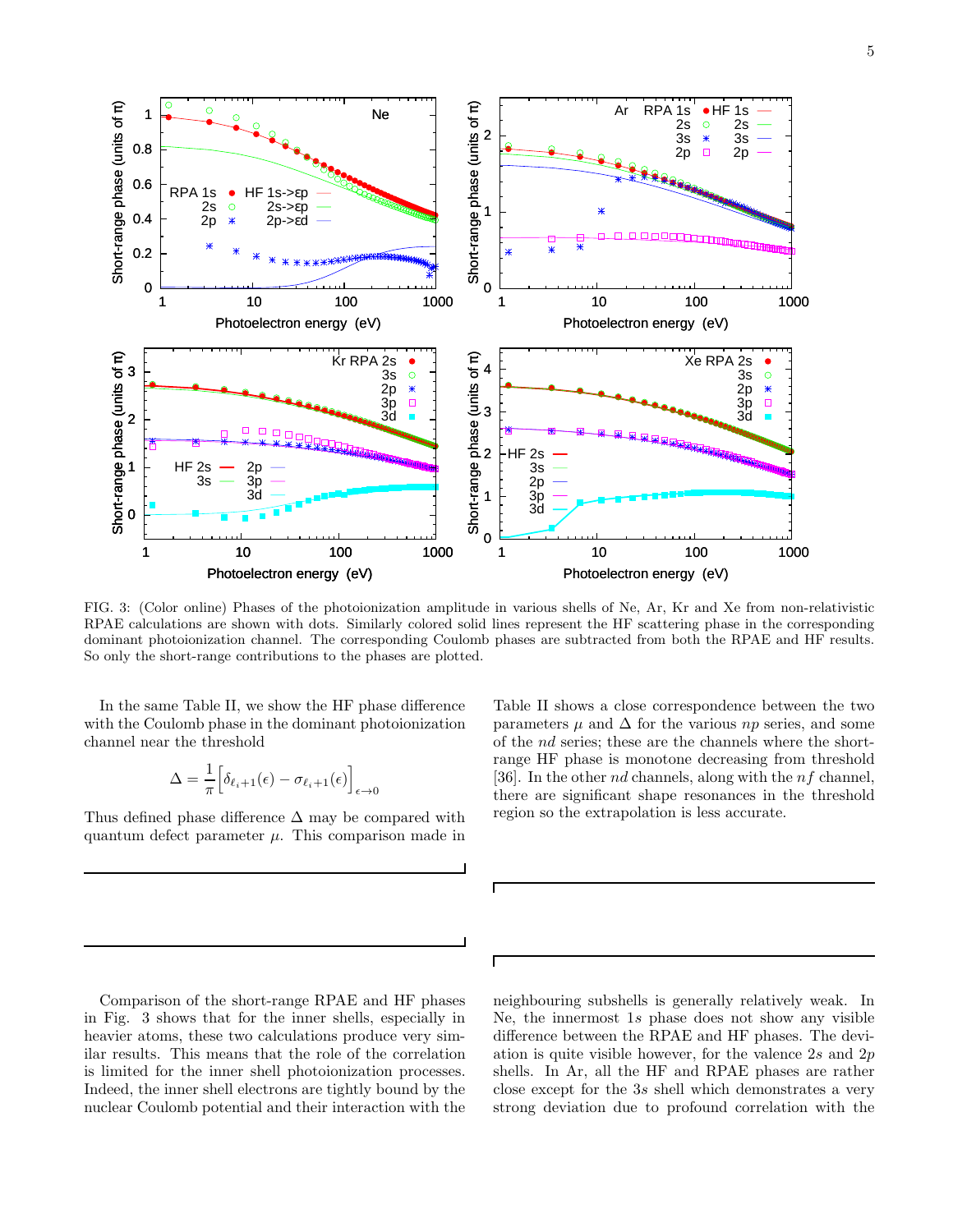TABLE II: Quantum defect parameters from the discrete binding energy fit  $E_{n_i l_i n l} = -Z_{\text{eff}}^2/(n - \mu)^2$  with  $Z_{\text{eff}} = 1$  compared with the logarithmic phase interpolation to the 1 eV photoelectron kinetic energy for various Rydberg series. The hole state nl is underlined in the table captions.

| Neon                         |             |                      | Argon                                                  |                     |  | Krypton                      |  |                 |  |  | Xenon                        |                           |           |  |  |                     |                           |
|------------------------------|-------------|----------------------|--------------------------------------------------------|---------------------|--|------------------------------|--|-----------------|--|--|------------------------------|---------------------------|-----------|--|--|---------------------|---------------------------|
| $n_i l_i n l$ 1snp 2snp 2pnd |             |                      | $\frac{1s}{np}$ $\frac{2s}{np}$ $\frac{3s}{np}$ $2pnd$ |                     |  | $2snp$ 3snp 2pnd 3pnd $3dnf$ |  |                 |  |  | $2snp$ 3snp 2pnd 3pnd $3dhf$ |                           |           |  |  |                     |                           |
|                              |             |                      |                                                        |                     |  |                              |  |                 |  |  |                              |                           |           |  |  |                     |                           |
|                              | $N_1$ 1 1 0 |                      |                                                        |                     |  |                              |  | 2 2 2 0 3 3 1 1 |  |  |                              |                           | 0 4 4 2 2 |  |  |                     |                           |
| $\mu$                        |             |                      | 1.07 0.85 0.011                                        |                     |  | $1.97$ $1.86$ $1.67$ $0.53$  |  |                 |  |  |                              | 2.84 2.76 1.58 1.51 0.004 |           |  |  |                     | 3.77 3.72 2.90 2.90 0.006 |
|                              |             | $0.99$ $0.82$ $0.01$ |                                                        | 1.84 1.77 1.62 0.66 |  |                              |  |                 |  |  |                              | 2.72 2.67 1.60 1.57 0.02  |           |  |  | 3.61 3.61 2.62 2.62 | 0.0                       |

outer 3p shell. This result is acknowledged in our previous work [23]. In Kr, the inner 2s, 2p and 3s phases are well described by the HF model while the intermediate 3p and 3d electrons show noticeable deviation of the HF from the RPAE results. In Xe, all the phases shown are HF-like because we only studied the innermost shells.

Note that, in all cases shown, the phases exhibit a monotone increase from threshold at the lower energies, owing to the dominance of the Coulomb phase near threshold. At the higher energies, as mentioned above, the Coulomb phase rapidly approaches zero, so the behavior of the total phase is dominated by the phase generated by the short-range potential. For the  $ns \to \epsilon p$  channels this phase in monotone decreasing, and this leads to the situation seen in Fig. 3 where the total phases

#### C. Time delay

Photoelectron group delays (Wigner time delays) in various shells of Ne and Ar (top) and Kr and Xe (bottom) are shown in Fig. 4. The typical behavior of the group delay can be understood from the phase analysis of the previous section. The Coulomb singularity, Eq. (9), drives the phase to large negative values as the photoelectron energy decreases near the threshold. Hence the Wigner time delay becomes very large and positive  $\tau_W \propto E^{-3/2} \ln(1/E)$  as can be seen by taking the derivative of Eq.  $(9)$  with respect to E. We note that the same energy dependence is carried by the CLC corrections  $\tau_{\text{CLC}} \propto E^{-3/2} \ln(aE + b)$  [28, 38, 39] but these corrections are negative. This results in a large and negative net atomic time delay  $\tau_a = \tau_W + \tau_{\text{CLC}}$  when the time delay measurement is taken very close to the threshold. However, the Wigner component  $\tau_W$  cannot be entirely neglected when analyzing the near-threshold time delay measurement results as in [18].

At modest photoelectron energies, the phase bends over as it becomes influenced by the short-range HF component. Somewhere near this point, the time delay changes its sign and becomes negative. The exception is the np-shells in Ne and Ar and the nd-shells in Kr

in the  $ns \rightarrow \epsilon p$  channels increase rapidly from threshold, reach a maximum, and then decrease monotonically towards zero, with increasing energy. The  $np \to \epsilon d$  channels, on the other hand, do not all behave in the same manner. For Ne and Ar, the short range  $d$ -wave phase never reaches an appreciable value, so the turnover of the total phase occurs at a rather large value of the energy, larger than is displayed in Fig. 3. For Kr and Xe, on the other hand, there are shape resonances in the  $np \to \epsilon d$ channels [36, 37] so the short range phases do reach appreciable values; as a result, the behavior of the total phases are just like the  $ns \to \epsilon p$  channels. And for the  $3d \rightarrow \epsilon f$  channels, the turnovers again are well beyond the plotted values.

and Xe where the photoelectrons in the dominant  $l_i + 1$ photoionization channel do not have bound states with matching orbital character in the ionized core. At large photoelectron energies, the time delay gradually goes to zero because the long range Coulomb contribution to the phase becomes vanishingly small and the short range HF contribution approaches zero extremely slowly, so slowly that its derivative also becomes vanishingly small.

The deviation of the HF and RPAE phases is exemplified in the time delay plots. It is most clearly visible in the valence shells of Ne and Ar, along with the 3d subshell of Kr. In all cases, however, the HF and RPAE time delays are qualitatively similar. To summarize, the low (kinetic) energy time delay is dominated by the Coulomb phase. The high energy region seems to be dominated by the short range HF phase; correlation in the form of interchannel coupling become relatively unimportant at high energy (except possibly near inner-shell thresholds). Thus, correlation plays no role in the qualitative behavior of the time delay vs. energy, but it can affect the quantitative behavior.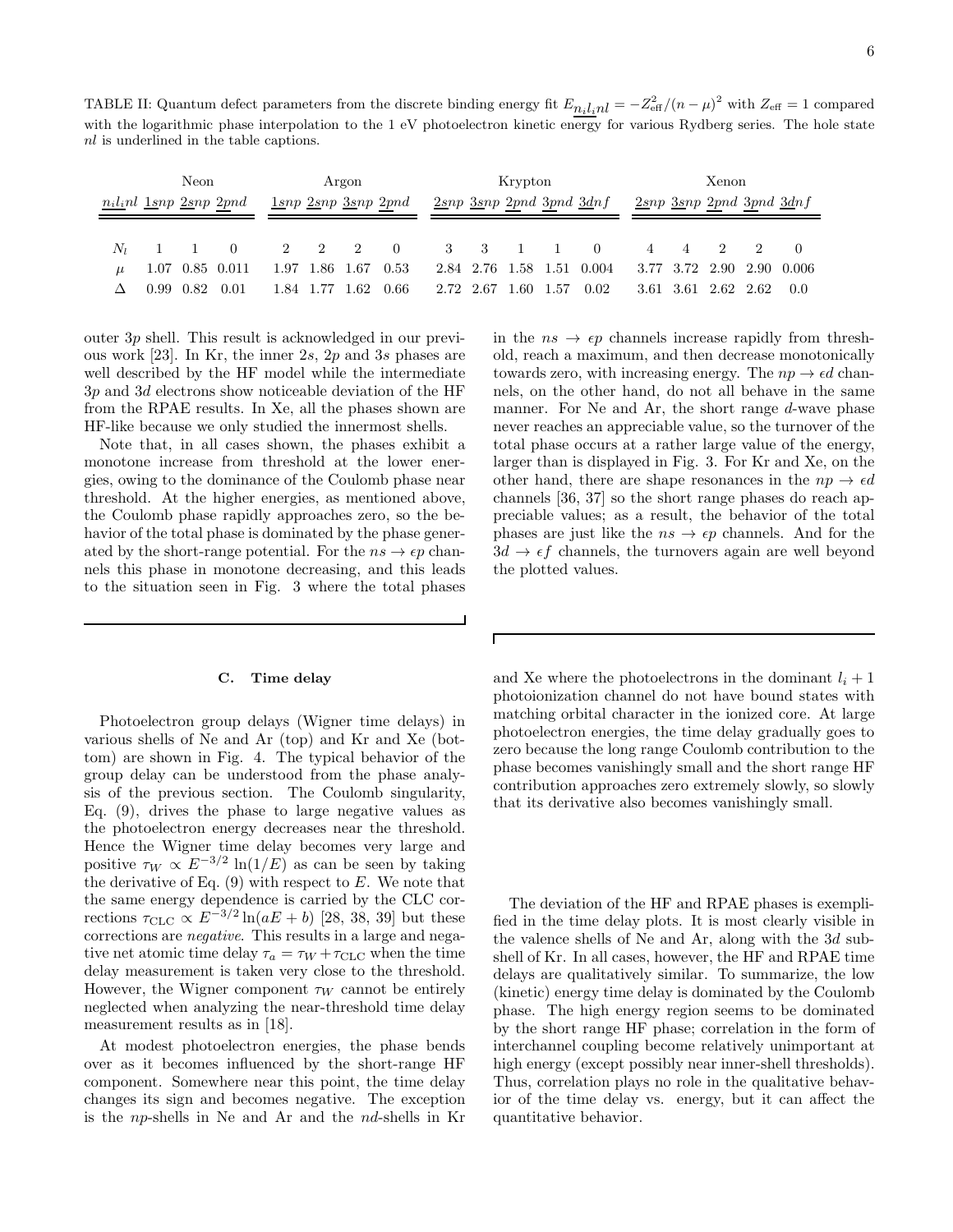

FIG. 4: (Color online) Photoelectron group delays (Wigner time delays) in various shells of Ne, Ar, Kr and Xe from nonrelativistic RPAE calculations are shown with dots. Similarly colored solid lines represent the analogous HF results summed over all the photoionization channels.

#### D. Comparison of RPAE and RRPA calculations

To elucidate the role of relativistic effects in time delay calculations, we compare the RPAE and RRPA results. These comparisons for Ne, Kr and Xe are shown in Fig. 5, Fig. 6 and Fig. 7, respectively.

Non surprisingly, for such a light atom as Ne, there is no visible deviation between the RPAE and RRPA results in the 1s and 2s ionization. However, a deviation can be detected in the  $2p$  shell ionization. This is largely because the RPAE calculation includes the sum of the two photoionization channels  $2p \rightarrow \epsilon d$  and  $2p \rightarrow \epsilon s$  whereas the RRPA result includes only the stronger  $2p \rightarrow \epsilon d$  channel. To match this calculation, we make a comparison with the analogous HF result and agreement is much improved.

A similar comparison for Kr and Xe is made in Fig. 6 and Fig. 7, respectively. Even though, these atoms are significantly heavier than Ne, relativistic effects do not show up in the time delay of the 2s shell and both the RPAE and RRPA results practically coincide. The difference between the two calculations for the  $2p$  shell can again be attributed to the partial summation of the photoionization channels. When only the  $2p \rightarrow \epsilon d$  channel is

included into the HF calculation, it becomes very close to the analogous RRPA result.

#### IV. CONCLUSION

We conduct a systematic study of the dipole phase and the photoelectron group delay (Wigner time delay) in inner shell photoionization of noble gas atoms from Ne to Xe. Our study encompasses the tender x-ray spectral range and extends to 1 keV photoelectron energy. We employ both the relativistic and non-relativistic versions of the random phase approximation with exchange. We identify the long range Coulomb and short range Hartree-Fock contributions to the dipole phase which governs the Wigner time delay variation from the threshold to the whole range of photoelectron energies. Inter-shell correlations (interchannel coupling) are found significant in the 2s and 2p shells of Ne, the 3s subshell of Ar and 3d-subshell of Kr. Relativistic effects do not significantly change the time delay results.

An interesting inter-shell correlation effect was reported recently [40] where an outer shell photoionization cross-section is influenced strongly by an inner shell near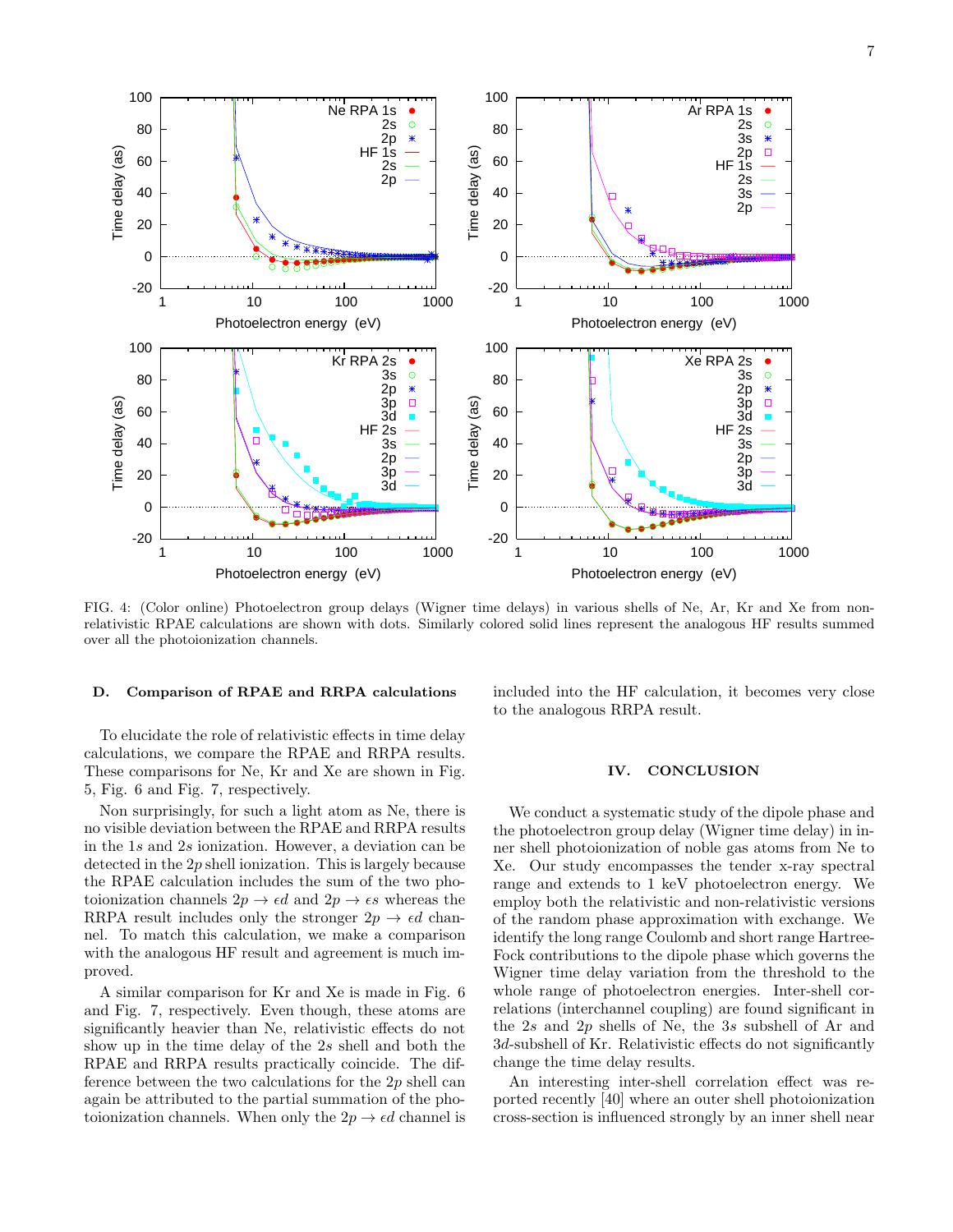

FIG. 5: (Color online) Time delay in photoionization of the 1s, 2s and 2p shells of Ne. Non-relativistic RPAE results (red filled circles) are compared with RRPA results (blue solid lines) for  $1s \to \epsilon p$ ,  $2s \to \epsilon p$  and  $2p \to \epsilon d$  ionization channels. The HF calculation for the  $2p \rightarrow \epsilon d$  is shown by the (green) open circles.

its threshold. We observed a strong modification of the time delay in such a situation and this is caused by exactly the same kind of interchannel coupling responsible for the structure reported in Ref. [40]. A more detailed report on this effect will be presented elsewhere.

We hope that our numerical results will serve as a useful benchmark in time resolved studies of atomic ionization. Because the correlations do not play determinative role in the photoionization of inner atomic shells, relatively simple Hartree-Fock or Dirac-Fock calculations may be sufficient for time delay evaluation that can be performed for a wide range of atoms both with closed and open shells. Because the inner shells are not strongly influenced by the chemical environment, similar time delays will be observed in corresponding inner shells of molecules and solids. Thus, it is expected that the phenomenology found for the photoionization time delay and the phases of the dipole amplitudes of noble gas atoms will be generally applicable to the qualitative behavior of inner shells in other atoms, both open- and closed-shell, molecules and solids as well.



FIG. 6: (Color online) Time delay in photoionization of the 2s and 2p shells of Kr. Non-relativistic RPAE results (red filled circles) are compared with RRPA results (blue solid lines) for  $2s \rightarrow \epsilon p$  and  $2p \rightarrow \epsilon d$  ionization channels. The HF calculation for the  $2p \rightarrow \epsilon d$  is shown by the (green) open circles.



FIG. 7: (Color online) Time delay in photoionization of the 2s and 2p shells of Xe. Line styles are the same as in Fig. 6.

#### Acknowledgments

The authors are very thankful to Valeriy Dolmatov for his critical reading of the manuscript and many useful comments. They also than Ishkhan Gorgisyan, Robert Moshammer, Thomas Pfeifer and Jens Biegert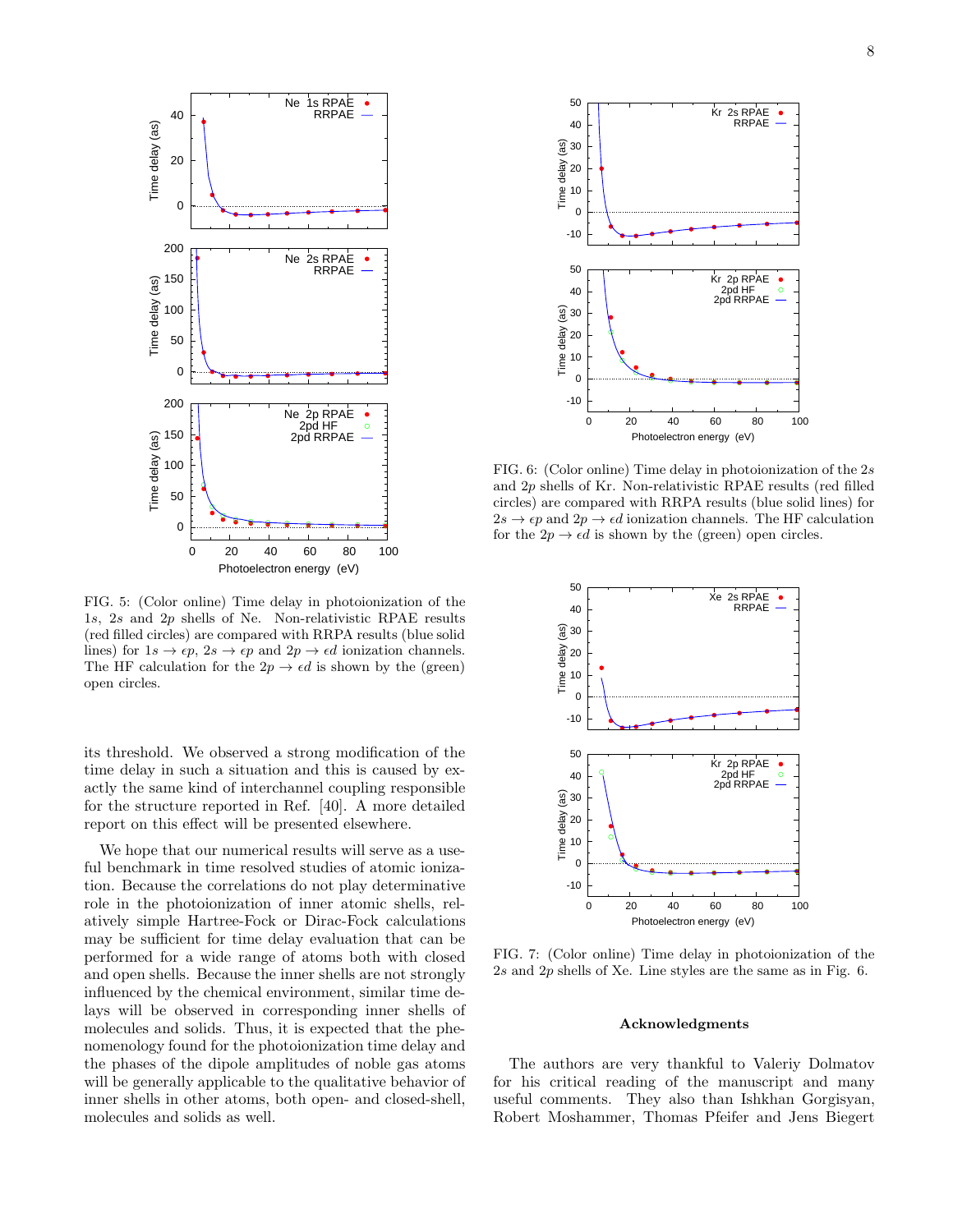for many stimulating discussions. A.K. acknowledges support by the Australian Research Council in the form of the Discovery grant DP120101805. V.K.D. acknowledges the support of NSF under grant No. PHY-1305085. S.T.M. acknowledges the support of the Chemical Sciences, Geosciences and Biosciences Division, Office of Basic Energy Sciences, Office of Science, US Department of Energy under Grant No. DE-FG02-03ER15428. P.C.D. appreciates the support of the grant from the Department of Science and Technology, Government of India.

- [1] H. Kleinpoppen, B. Lohmann, and A. Grum-Grzhimailo, Perfect/Complete Scattering Experiments: Probing Quantum Mechanics on Atomic and Molecular Collisions and Coincidences, Springer Series on Atomic, Optical, and Plasma Physics (Springer Berlin Heidelberg, 2013).
- [2] U. Heinzmann, Experimental determination of the phase differences of continuum wavefunctions describing the photoionisation process of xenon atoms. ii. evaluation of the matrix elements and the phase differences and their comparison with data in the discrete spectral range in application of the multichannel quantum defect theory, J. Phys. B 13(22), 4367 (1980).
- [3] N. A. Cherepkov and S. K. Semenov, On a complete experiment on photoionization of atoms, J. Phys. B  $37(6)$ , 1267 (2004).
- [4] J. Itatani, F. Quéré, G. L. Yudin, M. Y. Ivanov, F. Krausz, and P. B. Corkum, Attosecond streak camera, Phys. Rev. Lett. 88, 173903 (2002).
- [5] M. Schultze et al, Delay in Photoemission, Science 328(5986), 1658 (2010).
- [6] L. Eisenbud, Formal properties of nuclear collisions, Ph.D. thesis, Princeton University (1948).
- [7] E. P. Wigner, Lower limit for the energy derivative of the scattering phase shift, Phys. Rev.  $98(1)$ , 145 (1955).
- [8] F. T. Smith, *Lifetime matrix in collision theory*, Phys. Rev. 118, 349 (1960).
- [9] H. Muller, Reconstruction of attosecond harmonic beating by interference of two-photon transitions, Applied Physics B: Lasers and Optics 74, s17 (2002), 10.1007/s00340-002-0894-8.
- [10] Klünder et al K., Probing single-photon ionization on the attosecond time scale, Phys. Rev. Lett. 106(14), 143002 (2011).
- [11] D. Guénot, K. Klünder, C. L. Arnold, D. Kroon, J. M. Dahlström, M. Miranda, T. Fordell, M. Gisselbrecht, P. Johnsson, J. Mauritsson, et al., Photoemission-timedelay measurements and calculations close to the 3sionization-cross-section minimum in Ar, Phys. Rev. A 85, 053424 (2012).
- [12] S. B. Schoun, R. Chirla, J. Wheeler, C. Roedig, P. Agostini, L. F. DiMauro, K. J. Schafer, and M. B. Gaarde, Attosecond pulse shaping around a Cooper minimum, Phys. Rev. Lett. 112, 153001 (2014).
- [13] M. Negro, D. Faccialá, B. Bruner, M. Devetta, S. D. Silvestri, N. Dudovich, S. Pabst, R. Santra, H. Soifer, S. Stagira, et al., Probing Xenon Electronic Structure by Two-Color Driven High-Order Harmonic Generation, Ultrafast Phenomena XIX (Springer, Okinawa, Japan, 2014), pp. 7–10, Proceedings in Physics.
- [14] T. Popmintchev, M.-C. Chen, P. Arpin, M. M. Murnane, and H. C. Kapteyn, The attosecond nonlinear optics of bright coherent x-ray generation, Nat Photon 4, 822 (2010).
- [15] B. Wolter, M. G. Pullen, M. Baudisch, M. Sclafani, M. Hemmer, A. Senftleben, C. D. Schröter, J. Ullrich, R. Moshammer, and J. Biegert, Strong-field physics with mid-IR fields, Phys. Rev. X 5, 021034 (2015).
- [16] J. Biegert (2015), private communication.
- [17] G. Schmid, XUV-pump THz-probe experiments on neon at the free-electron laser in Hamburg, Master's thesis, Ruprecht-Karls-Universität, Heidelberg (2013), URL http://hdl.handle.net/11858/ 00-001M-0000-0014-9DBB-7.
- [18] G. Schmid et al., Terahertz field induced time shifts in atomic photoemission, Phys. Rev. Lett. p. to be submitted (2015).
- [19] U. Fruhling, M. Wieland, M. Gensch, T. Gebert, B. Schutte, M. Krikunova, R. Kalms, F. Budzyn, O. Grimm, J. Rossbach, et al., Single-shot terahertz-fielddriven x-ray streak camera, Nat Photon 3, 523 (2009), 10.1038/nphoton.2009.160.
- [20] I. Grguras, A. R. Maier, C. Behrens, T. Mazza, T. J. Kelly, P. Radcliffe, S. Dusterer, A. K. Kazansky, N. M. Kabachnik, T. Tschentscher, et al., Ultrafast x-ray pulse characterization at free-electron lasers, Nat Photon 6, 852 (2012).
- [21] P. N. Juranić, A. Stepanov, R. Ischebeck, V. Schlott, C. Pradervand, L. Patthey, M. Radović, I. Gorgisyan, L. Rivkin, C. P. Hauri, et al., High-precision x-ray FEL pulse arrival time measurements at SACLA by a THz streak camera with Xe clusters, Opt. Express  $22(24)$ , 30004 (2014).
- [22] I. Gorgisyan, R. Ischebeck, E. P. Costa, S. Reiche, L. Rivkin, and P. Juranic, Simulation of fel pulse length calculation with THz streaking method, J. Synchr. Rad. p. to be submitted (2015).
- [23] A. S. Kheifets, *Time delay in valence-shell photoioniza*tion of noble-gas atoms, Phys. Rev. A 87, 063404 (2013).
- [24] A. C. Thompson, D. T. Attwood, E. M. Gullikson, M. R. Howells, J. B. Kortright, A. L. Robinson, and J. H. Underwood, X-ray data booklet (Center for X-ray Optics and Advanced Light Source, Lawrence Berkeley National Laboratory, 2009).
- [25] S. Saha, A. Mandal, J. Jose, H. R. Varma, P. C. Deshmukh, A. S. Kheifets, V. K. Dolmatov, and S. T. Manson, Relativistic effects in photoionization time delay near the Cooper minimum of noble-gas atoms, Phys. Rev. A **90**, 053406 (2014).
- [26] J. Berkowitz, Photoabsorption, Photoionization, and Photoelectron Spectroscopy (Elsevier Science, 2012).
- [27] I. Band, Y. Kharitonov, and M. Trzhaskovskaya, Photoionization cross sections and photoelectron angular distributions for x-ray line energies in the range 0.132-509  $kev$  targets:  $1 \leq Z \leq 100,$  Atomic Data and Nuclear Data Tables 23(5), 443 (1979).
- [28] R. Pazourek, S. Nagele, and J. Burgdorfer, Time-resolved